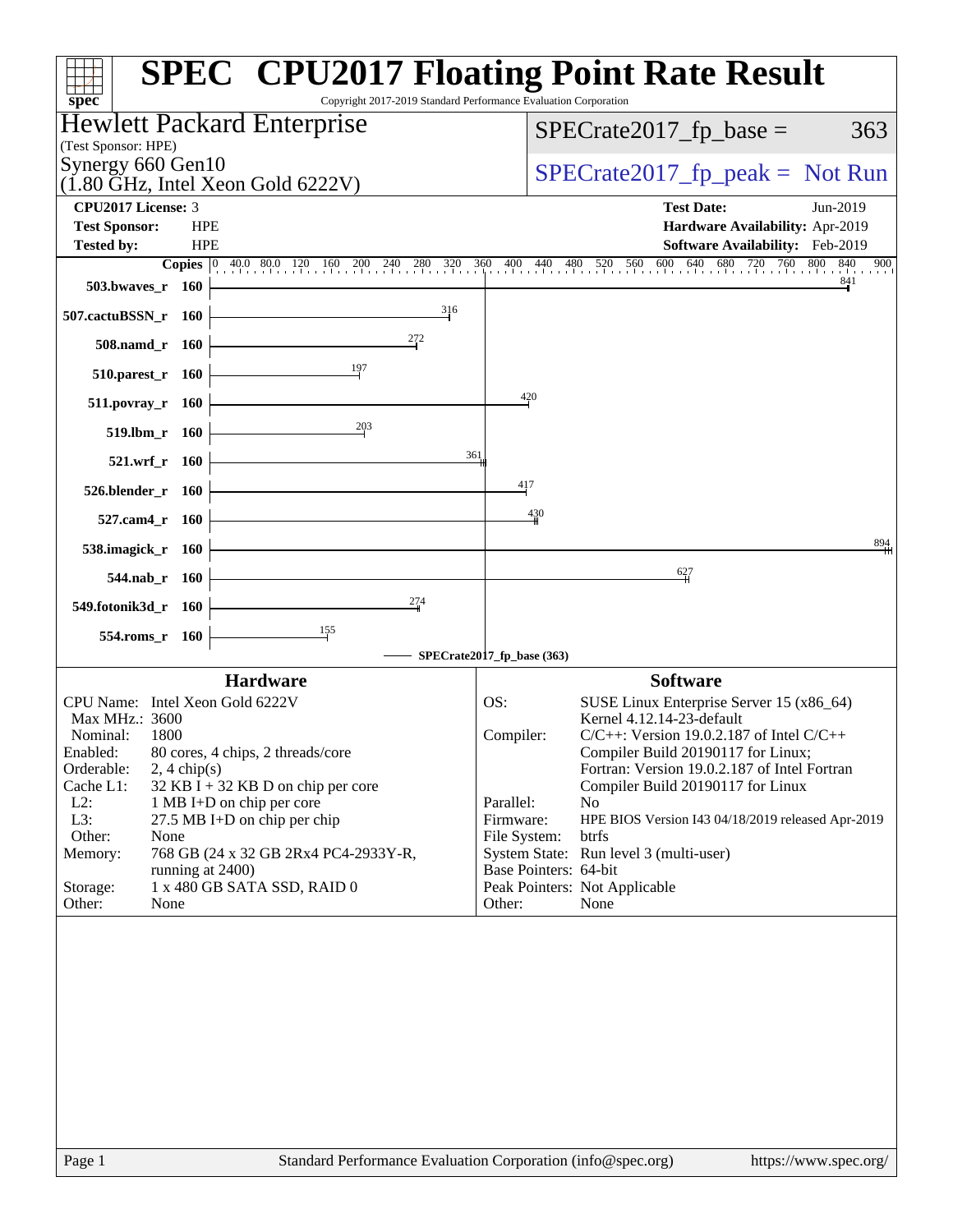#### **[spec](http://www.spec.org/) [SPEC CPU2017 Floating Point Rate Result](http://www.spec.org/auto/cpu2017/Docs/result-fields.html#SPECCPU2017FloatingPointRateResult)** Copyright 2017-2019 Standard Performance Evaluation Corporation (Test Sponsor: HPE) Hewlett Packard Enterprise  $(1.80 \text{ GHz}, \text{Intel Xeon Gold } 6222 \text{V})$ Synergy 660 Gen10  $SPECrate2017$  fp\_peak = Not Run  $SPECTate2017<sub>fp</sub> base =  $363$$ **[CPU2017 License:](http://www.spec.org/auto/cpu2017/Docs/result-fields.html#CPU2017License)** 3 **[Test Date:](http://www.spec.org/auto/cpu2017/Docs/result-fields.html#TestDate)** Jun-2019 **[Test Sponsor:](http://www.spec.org/auto/cpu2017/Docs/result-fields.html#TestSponsor)** HPE **[Hardware Availability:](http://www.spec.org/auto/cpu2017/Docs/result-fields.html#HardwareAvailability)** Apr-2019 **[Tested by:](http://www.spec.org/auto/cpu2017/Docs/result-fields.html#Testedby)** HPE **[Software Availability:](http://www.spec.org/auto/cpu2017/Docs/result-fields.html#SoftwareAvailability)** Feb-2019 **[Results Table](http://www.spec.org/auto/cpu2017/Docs/result-fields.html#ResultsTable) [Benchmark](http://www.spec.org/auto/cpu2017/Docs/result-fields.html#Benchmark) [Copies](http://www.spec.org/auto/cpu2017/Docs/result-fields.html#Copies) [Seconds](http://www.spec.org/auto/cpu2017/Docs/result-fields.html#Seconds) [Ratio](http://www.spec.org/auto/cpu2017/Docs/result-fields.html#Ratio) [Seconds](http://www.spec.org/auto/cpu2017/Docs/result-fields.html#Seconds) [Ratio](http://www.spec.org/auto/cpu2017/Docs/result-fields.html#Ratio) [Seconds](http://www.spec.org/auto/cpu2017/Docs/result-fields.html#Seconds) [Ratio](http://www.spec.org/auto/cpu2017/Docs/result-fields.html#Ratio) Base [Copies](http://www.spec.org/auto/cpu2017/Docs/result-fields.html#Copies) [Seconds](http://www.spec.org/auto/cpu2017/Docs/result-fields.html#Seconds) [Ratio](http://www.spec.org/auto/cpu2017/Docs/result-fields.html#Ratio) [Seconds](http://www.spec.org/auto/cpu2017/Docs/result-fields.html#Seconds) [Ratio](http://www.spec.org/auto/cpu2017/Docs/result-fields.html#Ratio) [Seconds](http://www.spec.org/auto/cpu2017/Docs/result-fields.html#Seconds) [Ratio](http://www.spec.org/auto/cpu2017/Docs/result-fields.html#Ratio) Peak** [503.bwaves\\_r](http://www.spec.org/auto/cpu2017/Docs/benchmarks/503.bwaves_r.html) 160 1910 840 **[1907](http://www.spec.org/auto/cpu2017/Docs/result-fields.html#Median) [841](http://www.spec.org/auto/cpu2017/Docs/result-fields.html#Median)** 1905 842 [507.cactuBSSN\\_r](http://www.spec.org/auto/cpu2017/Docs/benchmarks/507.cactuBSSN_r.html) 160 **[641](http://www.spec.org/auto/cpu2017/Docs/result-fields.html#Median) [316](http://www.spec.org/auto/cpu2017/Docs/result-fields.html#Median)** 640 316 643 315 [508.namd\\_r](http://www.spec.org/auto/cpu2017/Docs/benchmarks/508.namd_r.html) 160 560 272 558 272 **[558](http://www.spec.org/auto/cpu2017/Docs/result-fields.html#Median) [272](http://www.spec.org/auto/cpu2017/Docs/result-fields.html#Median)** [510.parest\\_r](http://www.spec.org/auto/cpu2017/Docs/benchmarks/510.parest_r.html) 160 2125 197 **[2126](http://www.spec.org/auto/cpu2017/Docs/result-fields.html#Median) [197](http://www.spec.org/auto/cpu2017/Docs/result-fields.html#Median)** 2126 197 [511.povray\\_r](http://www.spec.org/auto/cpu2017/Docs/benchmarks/511.povray_r.html) 160 889 420 888 420 **[889](http://www.spec.org/auto/cpu2017/Docs/result-fields.html#Median) [420](http://www.spec.org/auto/cpu2017/Docs/result-fields.html#Median)** 519.1bm<sub>\_r</sub> 160 **[829](http://www.spec.org/auto/cpu2017/Docs/result-fields.html#Median) [203](http://www.spec.org/auto/cpu2017/Docs/result-fields.html#Median)** 830 203 828 204 [521.wrf\\_r](http://www.spec.org/auto/cpu2017/Docs/benchmarks/521.wrf_r.html) 160 1003 357 985 364 **[994](http://www.spec.org/auto/cpu2017/Docs/result-fields.html#Median) [361](http://www.spec.org/auto/cpu2017/Docs/result-fields.html#Median)**

#### **[Submit Notes](http://www.spec.org/auto/cpu2017/Docs/result-fields.html#SubmitNotes)**

Results appear in the [order in which they were run](http://www.spec.org/auto/cpu2017/Docs/result-fields.html#RunOrder). Bold underlined text [indicates a median measurement](http://www.spec.org/auto/cpu2017/Docs/result-fields.html#Median).

 The numactl mechanism was used to bind copies to processors. The config file option 'submit' was used to generate numactl commands to bind each copy to a specific processor. For details, please see the config file.

#### **[Operating System Notes](http://www.spec.org/auto/cpu2017/Docs/result-fields.html#OperatingSystemNotes)**

 Stack size set to unlimited using "ulimit -s unlimited" Transparent Huge Pages enabled by default Prior to runcpu invocation Filesystem page cache synced and cleared with:<br>sync: echo 3 > /proc/sys/vm/drop caches /proc/sys/vm/drop\_caches runcpu command invoked through numactl i.e.: numactl --interleave=all runcpu <etc>

[526.blender\\_r](http://www.spec.org/auto/cpu2017/Docs/benchmarks/526.blender_r.html) 160 584 417 **[584](http://www.spec.org/auto/cpu2017/Docs/result-fields.html#Median) [417](http://www.spec.org/auto/cpu2017/Docs/result-fields.html#Median)** 585 417 [527.cam4\\_r](http://www.spec.org/auto/cpu2017/Docs/benchmarks/527.cam4_r.html) 160 654 428 648 432 **[651](http://www.spec.org/auto/cpu2017/Docs/result-fields.html#Median) [430](http://www.spec.org/auto/cpu2017/Docs/result-fields.html#Median)** [538.imagick\\_r](http://www.spec.org/auto/cpu2017/Docs/benchmarks/538.imagick_r.html) 160 447 890 443 899 **[445](http://www.spec.org/auto/cpu2017/Docs/result-fields.html#Median) [894](http://www.spec.org/auto/cpu2017/Docs/result-fields.html#Median)** [544.nab\\_r](http://www.spec.org/auto/cpu2017/Docs/benchmarks/544.nab_r.html) 160 **[430](http://www.spec.org/auto/cpu2017/Docs/result-fields.html#Median)** [627](http://www.spec.org/auto/cpu2017/Docs/result-fields.html#Median) 430 626 427 631 [549.fotonik3d\\_r](http://www.spec.org/auto/cpu2017/Docs/benchmarks/549.fotonik3d_r.html) 160 **[2277](http://www.spec.org/auto/cpu2017/Docs/result-fields.html#Median) [274](http://www.spec.org/auto/cpu2017/Docs/result-fields.html#Median)** 2277 274 2262 276 [554.roms\\_r](http://www.spec.org/auto/cpu2017/Docs/benchmarks/554.roms_r.html) 160 1637 155 1639 155 **[1637](http://www.spec.org/auto/cpu2017/Docs/result-fields.html#Median) [155](http://www.spec.org/auto/cpu2017/Docs/result-fields.html#Median)**

> **[SPECrate2017\\_fp\\_base =](http://www.spec.org/auto/cpu2017/Docs/result-fields.html#SPECrate2017fpbase) 363 [SPECrate2017\\_fp\\_peak =](http://www.spec.org/auto/cpu2017/Docs/result-fields.html#SPECrate2017fppeak) Not Run**

#### **[General Notes](http://www.spec.org/auto/cpu2017/Docs/result-fields.html#GeneralNotes)**

Environment variables set by runcpu before the start of the run: LD LIBRARY PATH = "/home/cpu2017 u2/lib/ia32:/home/cpu2017 u2/lib/intel64"

 Binaries compiled on a system with 1x Intel Core i9-7900X CPU + 32GB RAM memory using Redhat Enterprise Linux 7.5 NA: The test sponsor attests, as of date of publication, that CVE-2017-5754 (Meltdown)

**(Continued on next page)**

| Page 2 | Standard Performance Evaluation Corporation (info@spec.org) | https://www.spec.org/ |
|--------|-------------------------------------------------------------|-----------------------|
|        |                                                             |                       |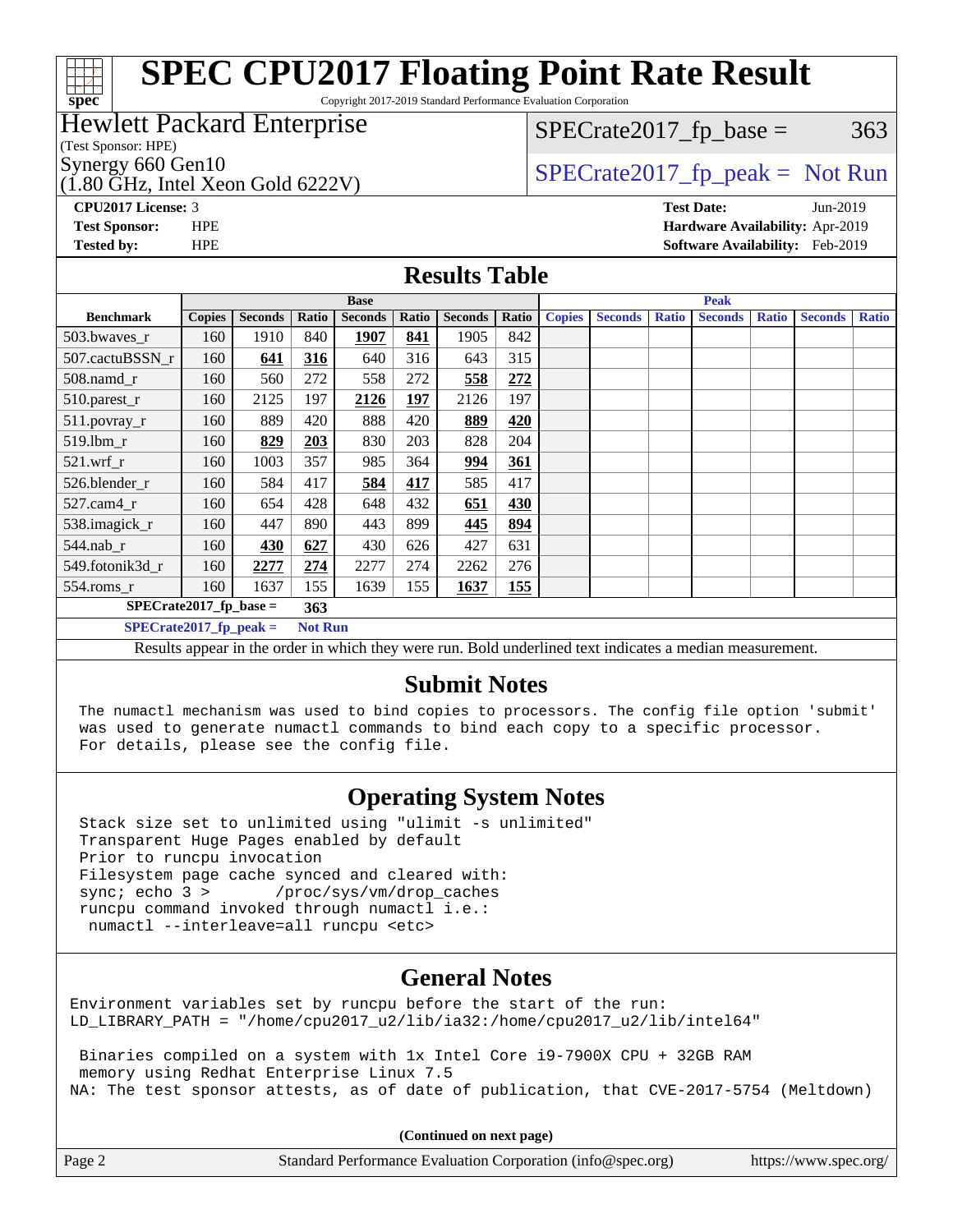# **[SPEC CPU2017 Floating Point Rate Result](http://www.spec.org/auto/cpu2017/Docs/result-fields.html#SPECCPU2017FloatingPointRateResult)**

Copyright 2017-2019 Standard Performance Evaluation Corporation

### Hewlett Packard Enterprise

 $SPECTate2017<sub>fr</sub> base = 363$ 

### (Test Sponsor: HPE)

(1.80 GHz, Intel Xeon Gold 6222V)

Synergy 660 Gen10  $S^{perg}$  [SPECrate2017\\_fp\\_peak =](http://www.spec.org/auto/cpu2017/Docs/result-fields.html#SPECrate2017fppeak) Not Run

**[spec](http://www.spec.org/)**<sup>®</sup>

**[Tested by:](http://www.spec.org/auto/cpu2017/Docs/result-fields.html#Testedby)** HPE **[Software Availability:](http://www.spec.org/auto/cpu2017/Docs/result-fields.html#SoftwareAvailability)** Feb-2019

**[CPU2017 License:](http://www.spec.org/auto/cpu2017/Docs/result-fields.html#CPU2017License)** 3 **[Test Date:](http://www.spec.org/auto/cpu2017/Docs/result-fields.html#TestDate)** Jun-2019 **[Test Sponsor:](http://www.spec.org/auto/cpu2017/Docs/result-fields.html#TestSponsor)** HPE **[Hardware Availability:](http://www.spec.org/auto/cpu2017/Docs/result-fields.html#HardwareAvailability)** Apr-2019

#### **[General Notes \(Continued\)](http://www.spec.org/auto/cpu2017/Docs/result-fields.html#GeneralNotes)**

Page 3 Standard Performance Evaluation Corporation [\(info@spec.org\)](mailto:info@spec.org) <https://www.spec.org/> is mitigated in the system as tested and documented. Yes: The test sponsor attests, as of date of publication, that CVE-2017-5753 (Spectre variant 1) is mitigated in the system as tested and documented. Yes: The test sponsor attests, as of date of publication, that CVE-2017-5715 (Spectre variant 2) is mitigated in the system as tested and documented. **[Platform Notes](http://www.spec.org/auto/cpu2017/Docs/result-fields.html#PlatformNotes)** BIOS Configuration: Thermal Configuration set to Maximum Cooling Memory Patrol Scrubbing set to Disabled LLC Prefetch set to Enabled LLC Dead Line Allocation set to Disabled Enhanced Processor Performance set to Enabled Workload Profile set to General Throughput Compute Workload Profile set to Custom Energy/Performance Bias set to Balanced Performance Sysinfo program /home/cpu2017\_u2/bin/sysinfo Rev: r5974 of 2018-05-19 9bcde8f2999c33d61f64985e45859ea9 running on sy660-gen10 Thu Jun 27 23:40:33 2019 SUT (System Under Test) info as seen by some common utilities. For more information on this section, see <https://www.spec.org/cpu2017/Docs/config.html#sysinfo> From /proc/cpuinfo model name : Intel(R) Xeon(R) Gold 6222V CPU @ 1.80GHz 4 "physical id"s (chips) 160 "processors" cores, siblings (Caution: counting these is hw and system dependent. The following excerpts from /proc/cpuinfo might not be reliable. Use with caution.) cpu cores : 20 siblings : 40 physical 0: cores 0 1 2 3 8 9 10 11 12 16 17 18 19 20 24 25 26 27 28 physical 1: cores 0 1 2 3 8 9 10 11 12 16 17 18 19 20 24 25 26 27 28 physical 2: cores 0 1 2 3 8 9 10 11 12 16 17 18 19 20 24 25 26 27 28 physical 3: cores 0 1 2 3 8 9 10 11 12 16 17 18 19 20 24 25 26 27 28 From lscpu: Architecture: x86\_64 CPU op-mode(s): 32-bit, 64-bit Byte Order: Little Endian  $CPU(s):$  160 On-line CPU(s) list: 0-159 Thread(s) per core: 2 Core(s) per socket: 20 **(Continued on next page)**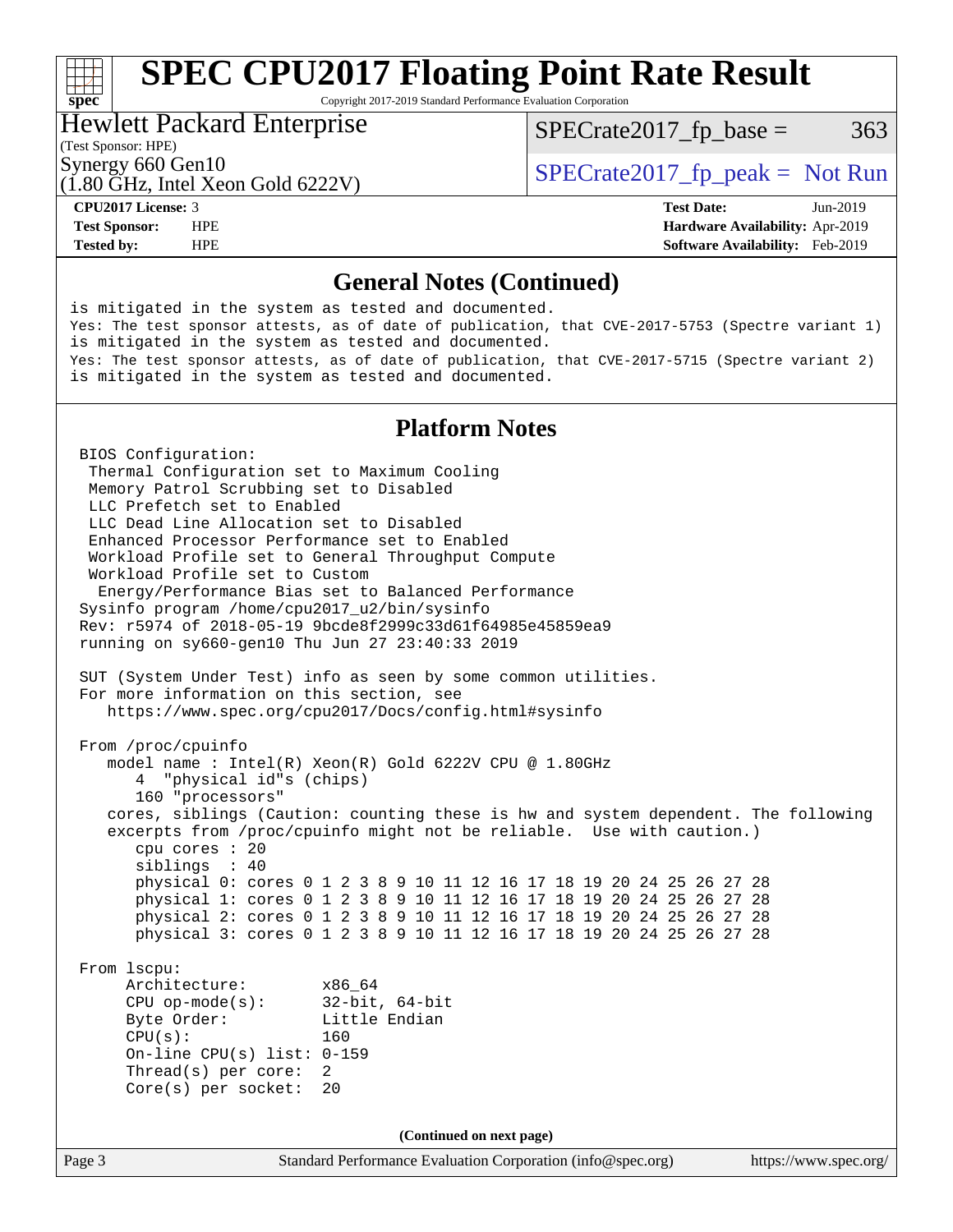# **[spec](http://www.spec.org/)**

# **[SPEC CPU2017 Floating Point Rate Result](http://www.spec.org/auto/cpu2017/Docs/result-fields.html#SPECCPU2017FloatingPointRateResult)**

Copyright 2017-2019 Standard Performance Evaluation Corporation

## Hewlett Packard Enterprise

 $SPECTate2017_fp\_base = 363$ 

(Test Sponsor: HPE)

 $(1.80 \text{ GHz}, \text{Intel Xeon Gold } 6222 \text{V})$ 

Synergy 660 Gen10<br>(1.80 GHz, Intel Xeon Gold 6222V) [SPECrate2017\\_fp\\_peak =](http://www.spec.org/auto/cpu2017/Docs/result-fields.html#SPECrate2017fppeak) Not Run

**[CPU2017 License:](http://www.spec.org/auto/cpu2017/Docs/result-fields.html#CPU2017License)** 3 **[Test Date:](http://www.spec.org/auto/cpu2017/Docs/result-fields.html#TestDate)** Jun-2019 **[Test Sponsor:](http://www.spec.org/auto/cpu2017/Docs/result-fields.html#TestSponsor)** HPE **[Hardware Availability:](http://www.spec.org/auto/cpu2017/Docs/result-fields.html#HardwareAvailability)** Apr-2019 **[Tested by:](http://www.spec.org/auto/cpu2017/Docs/result-fields.html#Testedby)** HPE **[Software Availability:](http://www.spec.org/auto/cpu2017/Docs/result-fields.html#SoftwareAvailability)** Feb-2019

#### **[Platform Notes \(Continued\)](http://www.spec.org/auto/cpu2017/Docs/result-fields.html#PlatformNotes)**

| Socket(s):                                                                           | 4                                                                                    |  |  |  |  |  |  |  |
|--------------------------------------------------------------------------------------|--------------------------------------------------------------------------------------|--|--|--|--|--|--|--|
| NUMA $node(s):$                                                                      | 8                                                                                    |  |  |  |  |  |  |  |
| Vendor ID:                                                                           | GenuineIntel                                                                         |  |  |  |  |  |  |  |
| CPU family:                                                                          | 6                                                                                    |  |  |  |  |  |  |  |
| Model:                                                                               | 85                                                                                   |  |  |  |  |  |  |  |
| Model name:                                                                          | $Intel(R) Xeon(R) Gold 6222V CPU @ 1.80GHz$                                          |  |  |  |  |  |  |  |
| Stepping:                                                                            | $7\overline{ }$                                                                      |  |  |  |  |  |  |  |
| CPU MHz:                                                                             | 1800.000                                                                             |  |  |  |  |  |  |  |
| BogoMIPS:                                                                            | 3600.00                                                                              |  |  |  |  |  |  |  |
| Virtualization:                                                                      | $VT - x$                                                                             |  |  |  |  |  |  |  |
| L1d cache:                                                                           | 32K                                                                                  |  |  |  |  |  |  |  |
| Lli cache:                                                                           | 32K                                                                                  |  |  |  |  |  |  |  |
| L2 cache:                                                                            | 1024K                                                                                |  |  |  |  |  |  |  |
| L3 cache:                                                                            | 28160K                                                                               |  |  |  |  |  |  |  |
| NUMA $node0$ $CPU(s):$<br>NUMA nodel $CPU(s):$                                       | $0 - 9, 80 - 89$<br>$10 - 19,90 - 99$                                                |  |  |  |  |  |  |  |
| NUMA node2 CPU(s):                                                                   | $20 - 29, 100 - 109$                                                                 |  |  |  |  |  |  |  |
| NUMA $node3$ CPU $(s)$ :                                                             | $30 - 39, 110 - 119$                                                                 |  |  |  |  |  |  |  |
| NUMA $node4$ $CPU(s):$                                                               | $40 - 49, 120 - 129$                                                                 |  |  |  |  |  |  |  |
| NUMA node5 CPU(s):                                                                   | $50 - 59, 130 - 139$                                                                 |  |  |  |  |  |  |  |
| NUMA $node6$ $CPU(s):$                                                               | $60 - 69, 140 - 149$                                                                 |  |  |  |  |  |  |  |
| NUMA $node7$ CPU $(s)$ :                                                             | $70 - 79, 150 - 159$                                                                 |  |  |  |  |  |  |  |
| fpu vme de pse tsc msr pae mce cx8 apic sep mtrr pge mca cmov<br>Flaqs:              |                                                                                      |  |  |  |  |  |  |  |
|                                                                                      | pat pse36 clflush dts acpi mmx fxsr sse sse2 ss ht tm pbe syscall nx pdpe1gb rdtscp  |  |  |  |  |  |  |  |
| lm constant_tsc art arch_perfmon pebs bts rep_good nopl xtopology nonstop_tsc cpuid  |                                                                                      |  |  |  |  |  |  |  |
| aperfmperf tsc_known_freq pni pclmulqdq dtes64 monitor ds_cpl vmx smx est tm2 ssse3  |                                                                                      |  |  |  |  |  |  |  |
| sdbg fma cx16 xtpr pdcm pcid dca sse4_1 sse4_2 x2apic movbe popcnt                   |                                                                                      |  |  |  |  |  |  |  |
| tsc_deadline_timer aes xsave avx f16c rdrand lahf_lm abm 3dnowprefetch cpuid_fault   |                                                                                      |  |  |  |  |  |  |  |
| epb cat_13 cdp_13 invpcid_single intel_ppin mba tpr_shadow vnmi flexpriority ept     |                                                                                      |  |  |  |  |  |  |  |
| vpid fsgsbase tsc_adjust bmil hle avx2 smep bmi2 erms invpcid rtm cqm mpx rdt_a      |                                                                                      |  |  |  |  |  |  |  |
|                                                                                      | avx512f avx512dq rdseed adx smap clflushopt clwb intel_pt avx512cd avx512bw avx512vl |  |  |  |  |  |  |  |
|                                                                                      | xsaveopt xsavec xgetbvl xsaves cqm_llc cqm_occup_llc cqm_mbm_total cqm_mbm_local     |  |  |  |  |  |  |  |
|                                                                                      | ibpb ibrs stibp dtherm ida arat pln pts pku ospke avx512_vnni arch_capabilities ssbd |  |  |  |  |  |  |  |
|                                                                                      |                                                                                      |  |  |  |  |  |  |  |
| /proc/cpuinfo cache data                                                             |                                                                                      |  |  |  |  |  |  |  |
| cache size : 28160 KB                                                                |                                                                                      |  |  |  |  |  |  |  |
| From numactl --hardware WARNING: a numactl 'node' might or might not correspond to a |                                                                                      |  |  |  |  |  |  |  |
| physical chip.                                                                       |                                                                                      |  |  |  |  |  |  |  |
| $available: 8 nodes (0-7)$                                                           |                                                                                      |  |  |  |  |  |  |  |
|                                                                                      | node 0 cpus: 0 1 2 3 4 5 6 7 8 9 80 81 82 83 84 85 86 87 88 89                       |  |  |  |  |  |  |  |
| node 0 size: 96277 MB                                                                |                                                                                      |  |  |  |  |  |  |  |
| node 0 free: 95836 MB                                                                |                                                                                      |  |  |  |  |  |  |  |
|                                                                                      | node 1 cpus: 10 11 12 13 14 15 16 17 18 19 90 91 92 93 94 95 96 97 98 99             |  |  |  |  |  |  |  |
| node 1 size: 96735 MB                                                                |                                                                                      |  |  |  |  |  |  |  |
| node 1 free: 96507 MB                                                                |                                                                                      |  |  |  |  |  |  |  |
|                                                                                      | node 2 cpus: 20 21 22 23 24 25 26 27 28 29 100 101 102 103 104 105 106 107 108 109   |  |  |  |  |  |  |  |
|                                                                                      |                                                                                      |  |  |  |  |  |  |  |
|                                                                                      | (Continued on next page)                                                             |  |  |  |  |  |  |  |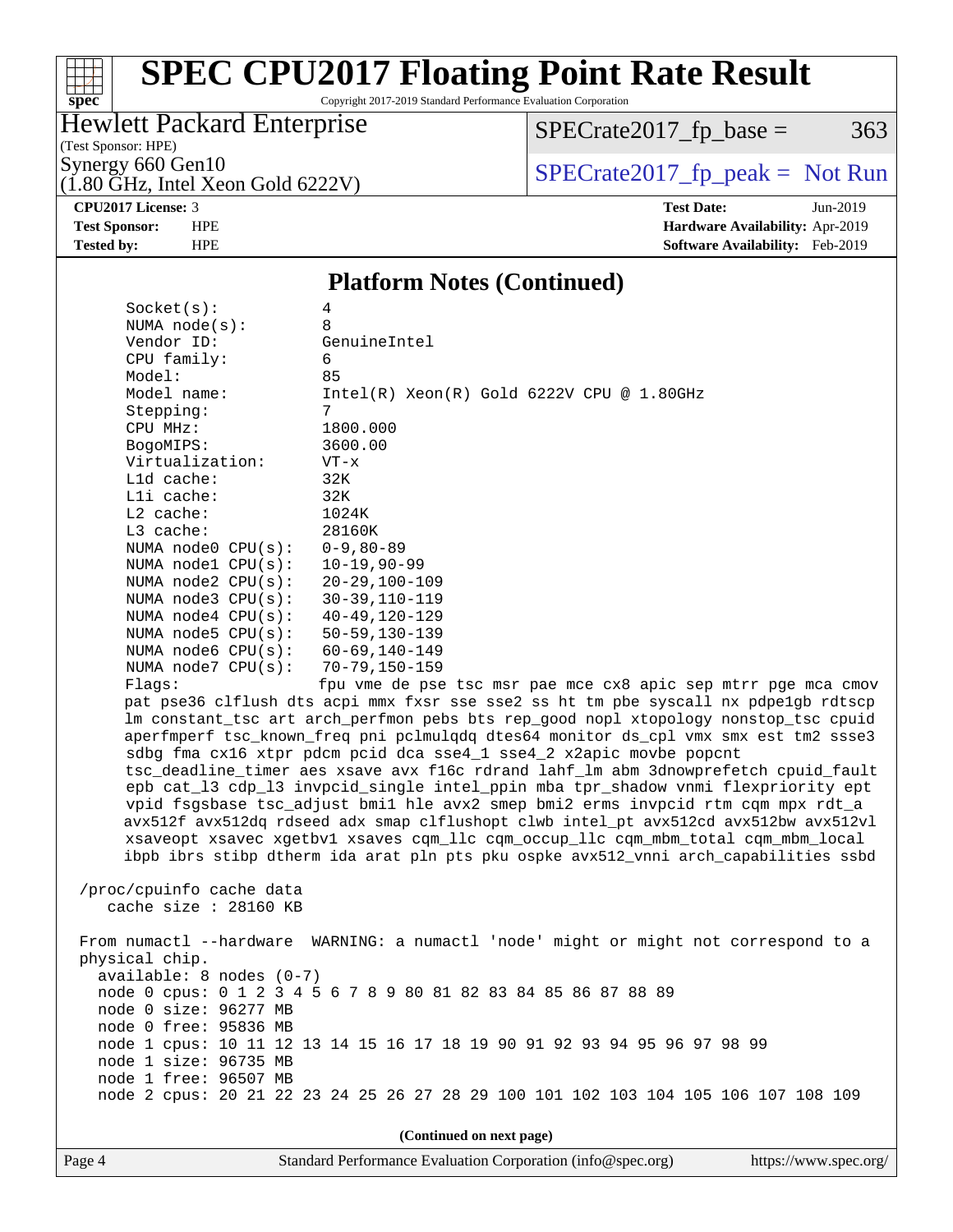### **[SPEC CPU2017 Floating Point Rate Result](http://www.spec.org/auto/cpu2017/Docs/result-fields.html#SPECCPU2017FloatingPointRateResult)** Copyright 2017-2019 Standard Performance Evaluation Corporation

### Hewlett Packard Enterprise

 $SPECTate2017_fp\_base = 363$ 

(Test Sponsor: HPE)

**[spec](http://www.spec.org/)**

 $(1.80 \text{ GHz}, \text{Intel Xeon Gold } 6222 \text{V})$ 

Synergy 660 Gen10<br>(1.80 GHz, Intel Xeon Gold 6222V) [SPECrate2017\\_fp\\_peak =](http://www.spec.org/auto/cpu2017/Docs/result-fields.html#SPECrate2017fppeak) Not Run

**[CPU2017 License:](http://www.spec.org/auto/cpu2017/Docs/result-fields.html#CPU2017License)** 3 **[Test Date:](http://www.spec.org/auto/cpu2017/Docs/result-fields.html#TestDate)** Jun-2019 **[Test Sponsor:](http://www.spec.org/auto/cpu2017/Docs/result-fields.html#TestSponsor)** HPE **[Hardware Availability:](http://www.spec.org/auto/cpu2017/Docs/result-fields.html#HardwareAvailability)** Apr-2019 **[Tested by:](http://www.spec.org/auto/cpu2017/Docs/result-fields.html#Testedby)** HPE **[Software Availability:](http://www.spec.org/auto/cpu2017/Docs/result-fields.html#SoftwareAvailability)** Feb-2019

#### **[Platform Notes \(Continued\)](http://www.spec.org/auto/cpu2017/Docs/result-fields.html#PlatformNotes)**

|                                               | node 2 size: 96764 MB                                                              |                |                         |    |       |  |       |    |  |                          |  |  |  |  |  |
|-----------------------------------------------|------------------------------------------------------------------------------------|----------------|-------------------------|----|-------|--|-------|----|--|--------------------------|--|--|--|--|--|
|                                               | node 2 free: 96653 MB                                                              |                |                         |    |       |  |       |    |  |                          |  |  |  |  |  |
|                                               | node 3 cpus: 30 31 32 33 34 35 36 37 38 39 110 111 112 113 114 115 116 117 118 119 |                |                         |    |       |  |       |    |  |                          |  |  |  |  |  |
|                                               | node 3 size: 96764 MB                                                              |                |                         |    |       |  |       |    |  |                          |  |  |  |  |  |
|                                               | node 3 free: 96649 MB                                                              |                |                         |    |       |  |       |    |  |                          |  |  |  |  |  |
|                                               | node 4 cpus: 40 41 42 43 44 45 46 47 48 49 120 121 122 123 124 125 126 127 128 129 |                |                         |    |       |  |       |    |  |                          |  |  |  |  |  |
|                                               | node 4 size: 96764 MB                                                              |                |                         |    |       |  |       |    |  |                          |  |  |  |  |  |
|                                               | node 4 free: 96609 MB                                                              |                |                         |    |       |  |       |    |  |                          |  |  |  |  |  |
|                                               | node 5 cpus: 50 51 52 53 54 55 56 57 58 59 130 131 132 133 134 135 136 137 138 139 |                |                         |    |       |  |       |    |  |                          |  |  |  |  |  |
|                                               | node 5 size: 96764 MB                                                              |                |                         |    |       |  |       |    |  |                          |  |  |  |  |  |
|                                               | node 5 free: 96590 MB                                                              |                |                         |    |       |  |       |    |  |                          |  |  |  |  |  |
|                                               | node 6 cpus: 60 61 62 63 64 65 66 67 68 69 140 141 142 143 144 145 146 147 148 149 |                |                         |    |       |  |       |    |  |                          |  |  |  |  |  |
|                                               | node 6 size: 96764 MB                                                              |                |                         |    |       |  |       |    |  |                          |  |  |  |  |  |
|                                               | node 6 free: 96623 MB                                                              |                |                         |    |       |  |       |    |  |                          |  |  |  |  |  |
|                                               | node 7 cpus: 70 71 72 73 74 75 76 77 78 79 150 151 152 153 154 155 156 157 158 159 |                |                         |    |       |  |       |    |  |                          |  |  |  |  |  |
|                                               | node 7 size: 96554 MB                                                              |                |                         |    |       |  |       |    |  |                          |  |  |  |  |  |
|                                               | node 7 free: 96426 MB                                                              |                |                         |    |       |  |       |    |  |                          |  |  |  |  |  |
|                                               | node distances:                                                                    |                |                         |    |       |  |       |    |  |                          |  |  |  |  |  |
|                                               | node 0 1                                                                           | $\overline{a}$ | $\overline{\mathbf{3}}$ |    | 4 5   |  | 6 7   |    |  |                          |  |  |  |  |  |
| 0 :                                           | 10 21 31                                                                           |                | 31 31 31                |    |       |  | 31 31 |    |  |                          |  |  |  |  |  |
| 1:                                            | 21 10                                                                              | 31             | 31                      |    | 31 31 |  | 31    | 31 |  |                          |  |  |  |  |  |
| 2:                                            | 31 31                                                                              | 10             | 21                      | 31 | 31    |  | 31    | 31 |  |                          |  |  |  |  |  |
| 3:                                            | 31 31                                                                              | 21             | 10                      | 31 | 31    |  | 31    | 31 |  |                          |  |  |  |  |  |
| 4:                                            | 31 31                                                                              | 31             | 31                      | 10 | 21    |  | 31    | 31 |  |                          |  |  |  |  |  |
| 5:                                            | 31 31                                                                              | 31             | 31                      | 21 | 10    |  | 31    | 31 |  |                          |  |  |  |  |  |
| 6:                                            | 31 31                                                                              | 31             | 31                      |    | 31 31 |  | 10    | 21 |  |                          |  |  |  |  |  |
| 7:                                            | 31 31 31                                                                           |                | 31                      |    | 31 31 |  | 21    | 10 |  |                          |  |  |  |  |  |
|                                               |                                                                                    |                |                         |    |       |  |       |    |  |                          |  |  |  |  |  |
| From /proc/meminfo                            |                                                                                    |                |                         |    |       |  |       |    |  |                          |  |  |  |  |  |
| MemTotal:                                     |                                                                                    |                | 791949060 kB            |    |       |  |       |    |  |                          |  |  |  |  |  |
|                                               | HugePages_Total:                                                                   |                |                         | 0  |       |  |       |    |  |                          |  |  |  |  |  |
|                                               | Hugepagesize: 2048 kB                                                              |                |                         |    |       |  |       |    |  |                          |  |  |  |  |  |
|                                               |                                                                                    |                |                         |    |       |  |       |    |  |                          |  |  |  |  |  |
| From /etc/*release* /etc/*version*            |                                                                                    |                |                         |    |       |  |       |    |  |                          |  |  |  |  |  |
| os-release:                                   |                                                                                    |                |                         |    |       |  |       |    |  |                          |  |  |  |  |  |
| NAME="SLES"                                   |                                                                                    |                |                         |    |       |  |       |    |  |                          |  |  |  |  |  |
| VERSION="15"                                  |                                                                                    |                |                         |    |       |  |       |    |  |                          |  |  |  |  |  |
| VERSION_ID="15"                               |                                                                                    |                |                         |    |       |  |       |    |  |                          |  |  |  |  |  |
| PRETTY_NAME="SUSE Linux Enterprise Server 15" |                                                                                    |                |                         |    |       |  |       |    |  |                          |  |  |  |  |  |
| ID="sles"                                     |                                                                                    |                |                         |    |       |  |       |    |  |                          |  |  |  |  |  |
|                                               | ID LIKE="suse"                                                                     |                |                         |    |       |  |       |    |  |                          |  |  |  |  |  |
|                                               | $ANSI$ _COLOR=" $0:32$ "                                                           |                |                         |    |       |  |       |    |  |                          |  |  |  |  |  |
|                                               | CPE_NAME="cpe:/o:suse:sles:15"                                                     |                |                         |    |       |  |       |    |  |                          |  |  |  |  |  |
| uname $-a$ :                                  |                                                                                    |                |                         |    |       |  |       |    |  |                          |  |  |  |  |  |
|                                               | Linux sy660-gen10 4.12.14-23-default #1 SMP Tue May 29 21:04:44 UTC 2018 (cd0437b) |                |                         |    |       |  |       |    |  |                          |  |  |  |  |  |
|                                               | x86_64 x86_64 x86_64 GNU/Linux                                                     |                |                         |    |       |  |       |    |  |                          |  |  |  |  |  |
|                                               |                                                                                    |                |                         |    |       |  |       |    |  |                          |  |  |  |  |  |
|                                               |                                                                                    |                |                         |    |       |  |       |    |  |                          |  |  |  |  |  |
|                                               |                                                                                    |                |                         |    |       |  |       |    |  | (Continued on next page) |  |  |  |  |  |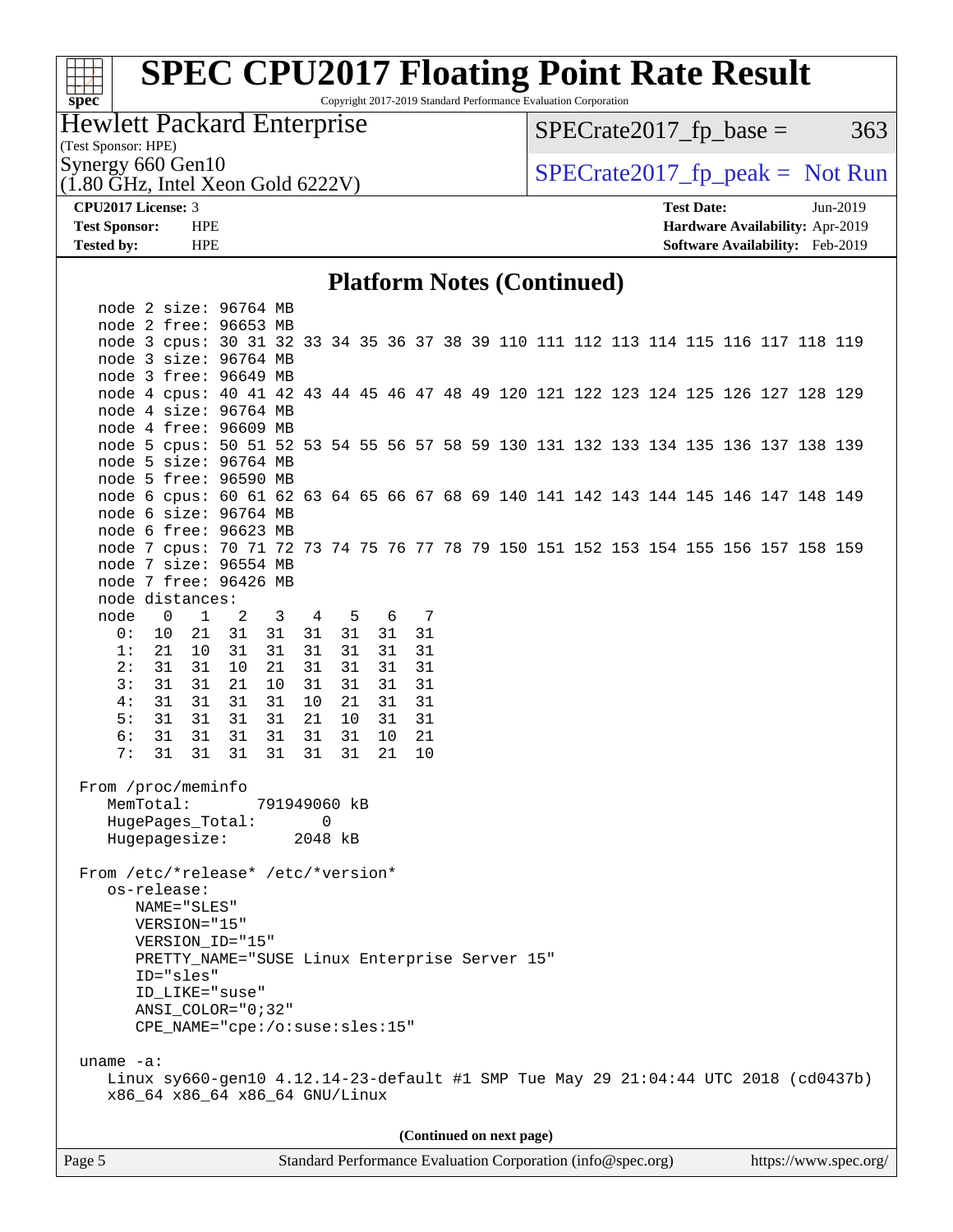#### **[spec](http://www.spec.org/) [SPEC CPU2017 Floating Point Rate Result](http://www.spec.org/auto/cpu2017/Docs/result-fields.html#SPECCPU2017FloatingPointRateResult)** Copyright 2017-2019 Standard Performance Evaluation Corporation (Test Sponsor: HPE) Hewlett Packard Enterprise (1.80 GHz, Intel Xeon Gold 6222V) Synergy 660 Gen10<br>  $SPECrate2017$  fp\_peak = Not Run  $SPECTate2017<sub>fr</sub> base = 363$ **[CPU2017 License:](http://www.spec.org/auto/cpu2017/Docs/result-fields.html#CPU2017License)** 3 **[Test Date:](http://www.spec.org/auto/cpu2017/Docs/result-fields.html#TestDate)** Jun-2019 **[Test Sponsor:](http://www.spec.org/auto/cpu2017/Docs/result-fields.html#TestSponsor)** HPE **[Hardware Availability:](http://www.spec.org/auto/cpu2017/Docs/result-fields.html#HardwareAvailability)** Apr-2019 **[Tested by:](http://www.spec.org/auto/cpu2017/Docs/result-fields.html#Testedby)** HPE **[Software Availability:](http://www.spec.org/auto/cpu2017/Docs/result-fields.html#SoftwareAvailability)** Feb-2019 **[Platform Notes \(Continued\)](http://www.spec.org/auto/cpu2017/Docs/result-fields.html#PlatformNotes)** Kernel self-reported vulnerability status: CVE-2017-5754 (Meltdown): Not affected CVE-2017-5753 (Spectre variant 1): Mitigation: \_\_user pointer sanitization CVE-2017-5715 (Spectre variant 2): Mitigation: Indirect Branch Restricted Speculation, IBPB, IBRS\_FW run-level 3 Jun 27 23:40 SPEC is set to: /home/cpu2017\_u2 Filesystem Type Size Used Avail Use% Mounted on /dev/sdb2 btrfs 445G 125G 320G 29% /home Additional information from dmidecode follows. WARNING: Use caution when you interpret this section. The 'dmidecode' program reads system data which is "intended to allow hardware to be accurately determined", but the intent may not be met, as there are frequent changes to hardware, firmware, and the "DMTF SMBIOS" standard. BIOS HPE I43 04/18/2019 Memory: 24x UNKNOWN NOT AVAILABLE 24x UNKNOWN NOT AVAILABLE 32 GB 2 rank 2933, configured at 2400 (End of data from sysinfo program) **[Compiler Version Notes](http://www.spec.org/auto/cpu2017/Docs/result-fields.html#CompilerVersionNotes)** ============================================================================== CC 519.lbm\_r(base) 538.imagick\_r(base) 544.nab\_r(base) ------------------------------------------------------------------------------ Intel(R) C Intel(R) 64 Compiler for applications running on Intel(R) 64, Version 19.0.2.187 Build 20190117 Copyright (C) 1985-2019 Intel Corporation. All rights reserved. ------------------------------------------------------------------------------ ============================================================================== CXXC 508.namd  $r(base)$  510.parest  $r(base)$ ------------------------------------------------------------------------------ Intel(R)  $C++$  Intel(R) 64 Compiler for applications running on Intel(R) 64,

 Version 19.0.2.187 Build 20190117 Copyright (C) 1985-2019 Intel Corporation. All rights reserved.

============================================================================== CC 511.povray  $r(base)$  526.blender  $r(base)$ ------------------------------------------------------------------------------

------------------------------------------------------------------------------

**(Continued on next page)**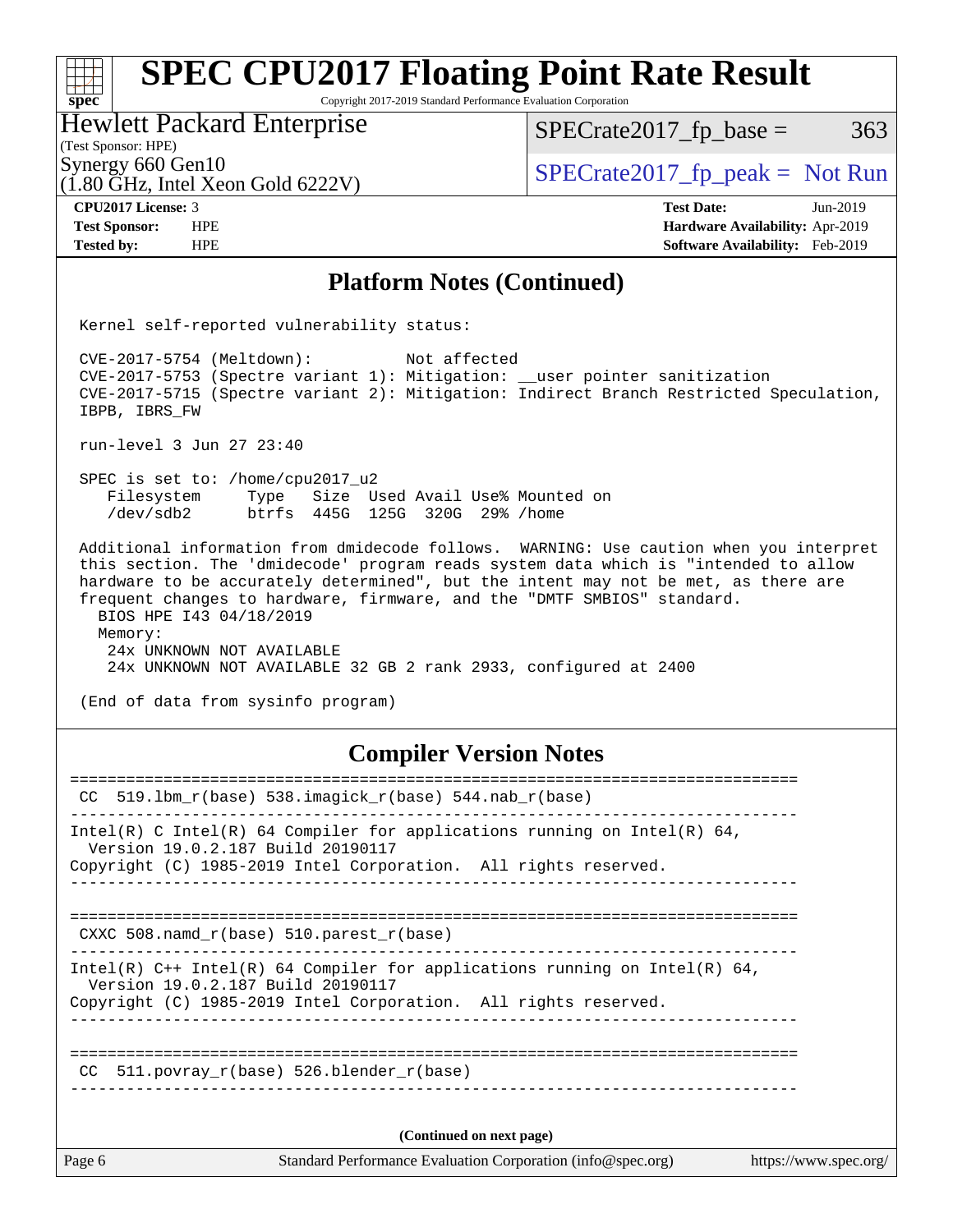### $\pm$ **[spec](http://www.spec.org/)**

# **[SPEC CPU2017 Floating Point Rate Result](http://www.spec.org/auto/cpu2017/Docs/result-fields.html#SPECCPU2017FloatingPointRateResult)**

Copyright 2017-2019 Standard Performance Evaluation Corporation

Hewlett Packard Enterprise

 $SPECTate2017_fp\_base = 363$ 

#### (Test Sponsor: HPE)

(1.80 GHz, Intel Xeon Gold 6222V)

Synergy 660 Gen10<br>  $SPECrate2017_fp\_peak = Not Run$ 

**[CPU2017 License:](http://www.spec.org/auto/cpu2017/Docs/result-fields.html#CPU2017License)** 3 **[Test Date:](http://www.spec.org/auto/cpu2017/Docs/result-fields.html#TestDate)** Jun-2019 **[Test Sponsor:](http://www.spec.org/auto/cpu2017/Docs/result-fields.html#TestSponsor)** HPE **[Hardware Availability:](http://www.spec.org/auto/cpu2017/Docs/result-fields.html#HardwareAvailability)** Apr-2019 **[Tested by:](http://www.spec.org/auto/cpu2017/Docs/result-fields.html#Testedby)** HPE **[Software Availability:](http://www.spec.org/auto/cpu2017/Docs/result-fields.html#SoftwareAvailability)** Feb-2019

#### **[Compiler Version Notes \(Continued\)](http://www.spec.org/auto/cpu2017/Docs/result-fields.html#CompilerVersionNotes)**

| Intel(R) $C++$ Intel(R) 64 Compiler for applications running on Intel(R) 64,<br>Version 19.0.2.187 Build 20190117<br>Copyright (C) 1985-2019 Intel Corporation. All rights reserved.<br>Intel(R) C Intel(R) 64 Compiler for applications running on Intel(R) 64,<br>Version 19.0.2.187 Build 20190117<br>Copyright (C) 1985-2019 Intel Corporation. All rights reserved.                                                                                                                                                                                             |
|----------------------------------------------------------------------------------------------------------------------------------------------------------------------------------------------------------------------------------------------------------------------------------------------------------------------------------------------------------------------------------------------------------------------------------------------------------------------------------------------------------------------------------------------------------------------|
| FC 507.cactuBSSN r(base)                                                                                                                                                                                                                                                                                                                                                                                                                                                                                                                                             |
| Intel(R) $C++$ Intel(R) 64 Compiler for applications running on Intel(R) 64,<br>Version 19.0.2.187 Build 20190117<br>Copyright (C) 1985-2019 Intel Corporation. All rights reserved.<br>Intel(R) C Intel(R) 64 Compiler for applications running on Intel(R) 64,<br>Version 19.0.2.187 Build 20190117<br>Copyright (C) 1985-2019 Intel Corporation. All rights reserved.<br>$Intel(R)$ Fortran Intel(R) 64 Compiler for applications running on Intel(R)<br>64, Version 19.0.2.187 Build 20190117<br>Copyright (C) 1985-2019 Intel Corporation. All rights reserved. |
| FC 503.bwaves_r(base) 549.fotonik3d_r(base) 554.roms_r(base)                                                                                                                                                                                                                                                                                                                                                                                                                                                                                                         |
| $Intel(R)$ Fortran Intel(R) 64 Compiler for applications running on Intel(R)<br>64, Version 19.0.2.187 Build 20190117<br>Copyright (C) 1985-2019 Intel Corporation. All rights reserved.                                                                                                                                                                                                                                                                                                                                                                             |
| $CC$ 521.wrf_r(base) 527.cam4_r(base)                                                                                                                                                                                                                                                                                                                                                                                                                                                                                                                                |
| Intel(R) Fortran Intel(R) 64 Compiler for applications running on $Intel(R)$<br>64, Version 19.0.2.187 Build 20190117<br>Copyright (C) 1985-2019 Intel Corporation. All rights reserved.<br>Intel(R) C Intel(R) 64 Compiler for applications running on Intel(R) 64,<br>Version 19.0.2.187 Build 20190117<br>Copyright (C) 1985-2019 Intel Corporation. All rights reserved.                                                                                                                                                                                         |

## **[Base Compiler Invocation](http://www.spec.org/auto/cpu2017/Docs/result-fields.html#BaseCompilerInvocation)**

[C benchmarks](http://www.spec.org/auto/cpu2017/Docs/result-fields.html#Cbenchmarks):

[icc -m64 -std=c11](http://www.spec.org/cpu2017/results/res2019q3/cpu2017-20190709-16190.flags.html#user_CCbase_intel_icc_64bit_c11_33ee0cdaae7deeeab2a9725423ba97205ce30f63b9926c2519791662299b76a0318f32ddfffdc46587804de3178b4f9328c46fa7c2b0cd779d7a61945c91cd35)

**(Continued on next page)**

Page 7 Standard Performance Evaluation Corporation [\(info@spec.org\)](mailto:info@spec.org) <https://www.spec.org/>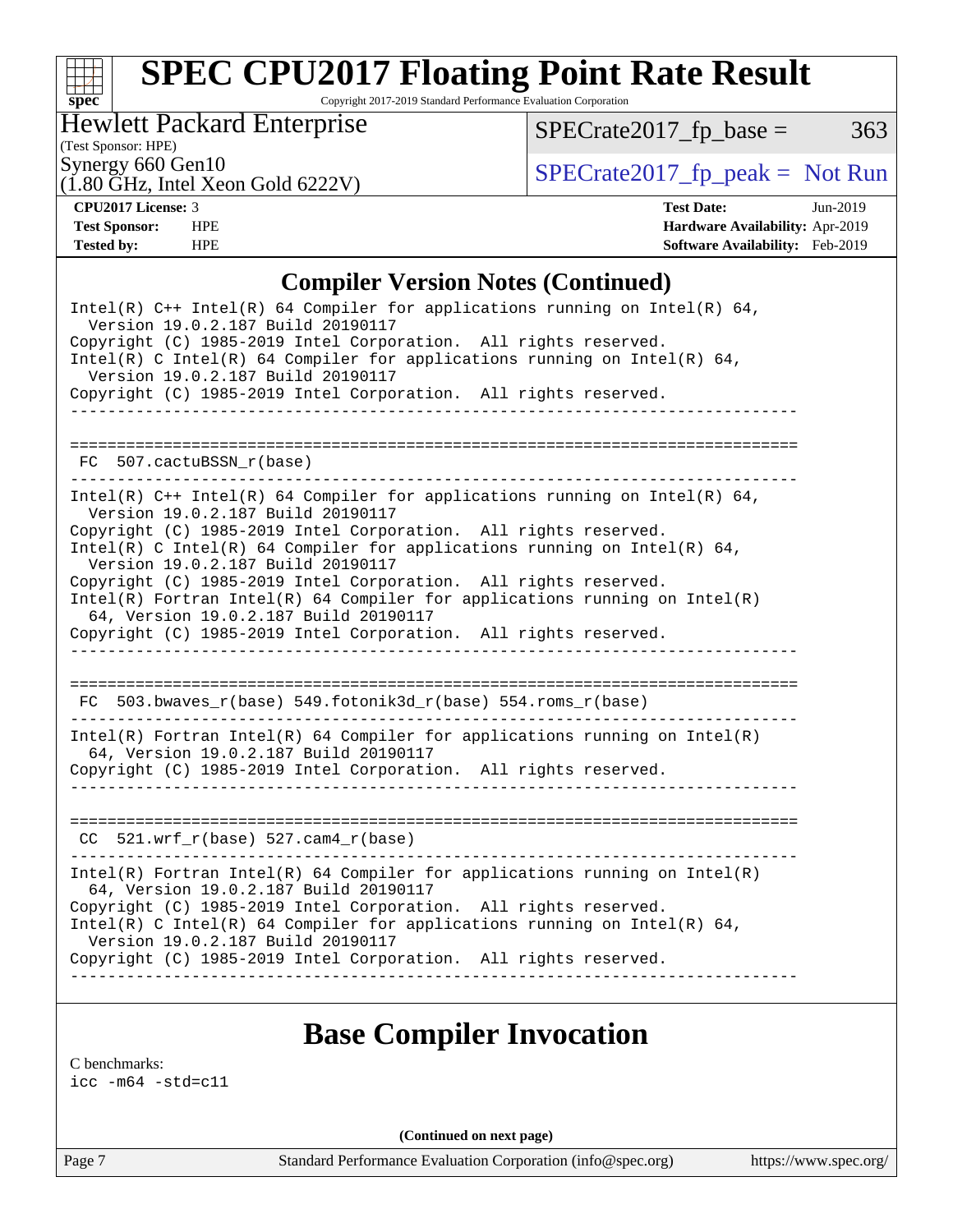

# **[SPEC CPU2017 Floating Point Rate Result](http://www.spec.org/auto/cpu2017/Docs/result-fields.html#SPECCPU2017FloatingPointRateResult)**

Copyright 2017-2019 Standard Performance Evaluation Corporation

### Hewlett Packard Enterprise

 $SPECTate2017<sub>fr</sub> base = 363$ 

(Test Sponsor: HPE)

(1.80 GHz, Intel Xeon Gold 6222V)

Synergy 660 Gen10  $S^{perg}$  [SPECrate2017\\_fp\\_peak =](http://www.spec.org/auto/cpu2017/Docs/result-fields.html#SPECrate2017fppeak) Not Run

**[CPU2017 License:](http://www.spec.org/auto/cpu2017/Docs/result-fields.html#CPU2017License)** 3 **[Test Date:](http://www.spec.org/auto/cpu2017/Docs/result-fields.html#TestDate)** Jun-2019 **[Test Sponsor:](http://www.spec.org/auto/cpu2017/Docs/result-fields.html#TestSponsor)** HPE **[Hardware Availability:](http://www.spec.org/auto/cpu2017/Docs/result-fields.html#HardwareAvailability)** Apr-2019 **[Tested by:](http://www.spec.org/auto/cpu2017/Docs/result-fields.html#Testedby)** HPE **[Software Availability:](http://www.spec.org/auto/cpu2017/Docs/result-fields.html#SoftwareAvailability)** Feb-2019

# **[Base Compiler Invocation \(Continued\)](http://www.spec.org/auto/cpu2017/Docs/result-fields.html#BaseCompilerInvocation)**

[C++ benchmarks:](http://www.spec.org/auto/cpu2017/Docs/result-fields.html#CXXbenchmarks) [icpc -m64](http://www.spec.org/cpu2017/results/res2019q3/cpu2017-20190709-16190.flags.html#user_CXXbase_intel_icpc_64bit_4ecb2543ae3f1412ef961e0650ca070fec7b7afdcd6ed48761b84423119d1bf6bdf5cad15b44d48e7256388bc77273b966e5eb805aefd121eb22e9299b2ec9d9)

[Fortran benchmarks](http://www.spec.org/auto/cpu2017/Docs/result-fields.html#Fortranbenchmarks): [ifort -m64](http://www.spec.org/cpu2017/results/res2019q3/cpu2017-20190709-16190.flags.html#user_FCbase_intel_ifort_64bit_24f2bb282fbaeffd6157abe4f878425411749daecae9a33200eee2bee2fe76f3b89351d69a8130dd5949958ce389cf37ff59a95e7a40d588e8d3a57e0c3fd751)

[Benchmarks using both Fortran and C](http://www.spec.org/auto/cpu2017/Docs/result-fields.html#BenchmarksusingbothFortranandC): [ifort -m64](http://www.spec.org/cpu2017/results/res2019q3/cpu2017-20190709-16190.flags.html#user_CC_FCbase_intel_ifort_64bit_24f2bb282fbaeffd6157abe4f878425411749daecae9a33200eee2bee2fe76f3b89351d69a8130dd5949958ce389cf37ff59a95e7a40d588e8d3a57e0c3fd751) [icc -m64 -std=c11](http://www.spec.org/cpu2017/results/res2019q3/cpu2017-20190709-16190.flags.html#user_CC_FCbase_intel_icc_64bit_c11_33ee0cdaae7deeeab2a9725423ba97205ce30f63b9926c2519791662299b76a0318f32ddfffdc46587804de3178b4f9328c46fa7c2b0cd779d7a61945c91cd35)

[Benchmarks using both C and C++](http://www.spec.org/auto/cpu2017/Docs/result-fields.html#BenchmarksusingbothCandCXX): [icpc -m64](http://www.spec.org/cpu2017/results/res2019q3/cpu2017-20190709-16190.flags.html#user_CC_CXXbase_intel_icpc_64bit_4ecb2543ae3f1412ef961e0650ca070fec7b7afdcd6ed48761b84423119d1bf6bdf5cad15b44d48e7256388bc77273b966e5eb805aefd121eb22e9299b2ec9d9) [icc -m64 -std=c11](http://www.spec.org/cpu2017/results/res2019q3/cpu2017-20190709-16190.flags.html#user_CC_CXXbase_intel_icc_64bit_c11_33ee0cdaae7deeeab2a9725423ba97205ce30f63b9926c2519791662299b76a0318f32ddfffdc46587804de3178b4f9328c46fa7c2b0cd779d7a61945c91cd35)

[Benchmarks using Fortran, C, and C++:](http://www.spec.org/auto/cpu2017/Docs/result-fields.html#BenchmarksusingFortranCandCXX) [icpc -m64](http://www.spec.org/cpu2017/results/res2019q3/cpu2017-20190709-16190.flags.html#user_CC_CXX_FCbase_intel_icpc_64bit_4ecb2543ae3f1412ef961e0650ca070fec7b7afdcd6ed48761b84423119d1bf6bdf5cad15b44d48e7256388bc77273b966e5eb805aefd121eb22e9299b2ec9d9) [icc -m64 -std=c11](http://www.spec.org/cpu2017/results/res2019q3/cpu2017-20190709-16190.flags.html#user_CC_CXX_FCbase_intel_icc_64bit_c11_33ee0cdaae7deeeab2a9725423ba97205ce30f63b9926c2519791662299b76a0318f32ddfffdc46587804de3178b4f9328c46fa7c2b0cd779d7a61945c91cd35) [ifort -m64](http://www.spec.org/cpu2017/results/res2019q3/cpu2017-20190709-16190.flags.html#user_CC_CXX_FCbase_intel_ifort_64bit_24f2bb282fbaeffd6157abe4f878425411749daecae9a33200eee2bee2fe76f3b89351d69a8130dd5949958ce389cf37ff59a95e7a40d588e8d3a57e0c3fd751)

## **[Base Portability Flags](http://www.spec.org/auto/cpu2017/Docs/result-fields.html#BasePortabilityFlags)**

 503.bwaves\_r: [-DSPEC\\_LP64](http://www.spec.org/cpu2017/results/res2019q3/cpu2017-20190709-16190.flags.html#suite_basePORTABILITY503_bwaves_r_DSPEC_LP64) 507.cactuBSSN\_r: [-DSPEC\\_LP64](http://www.spec.org/cpu2017/results/res2019q3/cpu2017-20190709-16190.flags.html#suite_basePORTABILITY507_cactuBSSN_r_DSPEC_LP64) 508.namd\_r: [-DSPEC\\_LP64](http://www.spec.org/cpu2017/results/res2019q3/cpu2017-20190709-16190.flags.html#suite_basePORTABILITY508_namd_r_DSPEC_LP64) 510.parest\_r: [-DSPEC\\_LP64](http://www.spec.org/cpu2017/results/res2019q3/cpu2017-20190709-16190.flags.html#suite_basePORTABILITY510_parest_r_DSPEC_LP64) 511.povray\_r: [-DSPEC\\_LP64](http://www.spec.org/cpu2017/results/res2019q3/cpu2017-20190709-16190.flags.html#suite_basePORTABILITY511_povray_r_DSPEC_LP64) 519.lbm\_r: [-DSPEC\\_LP64](http://www.spec.org/cpu2017/results/res2019q3/cpu2017-20190709-16190.flags.html#suite_basePORTABILITY519_lbm_r_DSPEC_LP64) 521.wrf\_r: [-DSPEC\\_LP64](http://www.spec.org/cpu2017/results/res2019q3/cpu2017-20190709-16190.flags.html#suite_basePORTABILITY521_wrf_r_DSPEC_LP64) [-DSPEC\\_CASE\\_FLAG](http://www.spec.org/cpu2017/results/res2019q3/cpu2017-20190709-16190.flags.html#b521.wrf_r_baseCPORTABILITY_DSPEC_CASE_FLAG) [-convert big\\_endian](http://www.spec.org/cpu2017/results/res2019q3/cpu2017-20190709-16190.flags.html#user_baseFPORTABILITY521_wrf_r_convert_big_endian_c3194028bc08c63ac5d04de18c48ce6d347e4e562e8892b8bdbdc0214820426deb8554edfa529a3fb25a586e65a3d812c835984020483e7e73212c4d31a38223) 526.blender\_r: [-DSPEC\\_LP64](http://www.spec.org/cpu2017/results/res2019q3/cpu2017-20190709-16190.flags.html#suite_basePORTABILITY526_blender_r_DSPEC_LP64) [-DSPEC\\_LINUX](http://www.spec.org/cpu2017/results/res2019q3/cpu2017-20190709-16190.flags.html#b526.blender_r_baseCPORTABILITY_DSPEC_LINUX) [-funsigned-char](http://www.spec.org/cpu2017/results/res2019q3/cpu2017-20190709-16190.flags.html#user_baseCPORTABILITY526_blender_r_force_uchar_40c60f00ab013830e2dd6774aeded3ff59883ba5a1fc5fc14077f794d777847726e2a5858cbc7672e36e1b067e7e5c1d9a74f7176df07886a243d7cc18edfe67) 527.cam4\_r: [-DSPEC\\_LP64](http://www.spec.org/cpu2017/results/res2019q3/cpu2017-20190709-16190.flags.html#suite_basePORTABILITY527_cam4_r_DSPEC_LP64) [-DSPEC\\_CASE\\_FLAG](http://www.spec.org/cpu2017/results/res2019q3/cpu2017-20190709-16190.flags.html#b527.cam4_r_baseCPORTABILITY_DSPEC_CASE_FLAG) 538.imagick\_r: [-DSPEC\\_LP64](http://www.spec.org/cpu2017/results/res2019q3/cpu2017-20190709-16190.flags.html#suite_basePORTABILITY538_imagick_r_DSPEC_LP64) 544.nab\_r: [-DSPEC\\_LP64](http://www.spec.org/cpu2017/results/res2019q3/cpu2017-20190709-16190.flags.html#suite_basePORTABILITY544_nab_r_DSPEC_LP64) 549.fotonik3d\_r: [-DSPEC\\_LP64](http://www.spec.org/cpu2017/results/res2019q3/cpu2017-20190709-16190.flags.html#suite_basePORTABILITY549_fotonik3d_r_DSPEC_LP64) 554.roms\_r: [-DSPEC\\_LP64](http://www.spec.org/cpu2017/results/res2019q3/cpu2017-20190709-16190.flags.html#suite_basePORTABILITY554_roms_r_DSPEC_LP64)

## **[Base Optimization Flags](http://www.spec.org/auto/cpu2017/Docs/result-fields.html#BaseOptimizationFlags)**

[C benchmarks](http://www.spec.org/auto/cpu2017/Docs/result-fields.html#Cbenchmarks):

[-xCORE-AVX2](http://www.spec.org/cpu2017/results/res2019q3/cpu2017-20190709-16190.flags.html#user_CCbase_f-xCORE-AVX2) [-ipo](http://www.spec.org/cpu2017/results/res2019q3/cpu2017-20190709-16190.flags.html#user_CCbase_f-ipo) [-O3](http://www.spec.org/cpu2017/results/res2019q3/cpu2017-20190709-16190.flags.html#user_CCbase_f-O3) [-no-prec-div](http://www.spec.org/cpu2017/results/res2019q3/cpu2017-20190709-16190.flags.html#user_CCbase_f-no-prec-div) [-qopt-prefetch](http://www.spec.org/cpu2017/results/res2019q3/cpu2017-20190709-16190.flags.html#user_CCbase_f-qopt-prefetch) [-ffinite-math-only](http://www.spec.org/cpu2017/results/res2019q3/cpu2017-20190709-16190.flags.html#user_CCbase_f_finite_math_only_cb91587bd2077682c4b38af759c288ed7c732db004271a9512da14a4f8007909a5f1427ecbf1a0fb78ff2a814402c6114ac565ca162485bbcae155b5e4258871) [-qopt-mem-layout-trans=4](http://www.spec.org/cpu2017/results/res2019q3/cpu2017-20190709-16190.flags.html#user_CCbase_f-qopt-mem-layout-trans_fa39e755916c150a61361b7846f310bcdf6f04e385ef281cadf3647acec3f0ae266d1a1d22d972a7087a248fd4e6ca390a3634700869573d231a252c784941a8)

[C++ benchmarks:](http://www.spec.org/auto/cpu2017/Docs/result-fields.html#CXXbenchmarks) [-xCORE-AVX2](http://www.spec.org/cpu2017/results/res2019q3/cpu2017-20190709-16190.flags.html#user_CXXbase_f-xCORE-AVX2) [-ipo](http://www.spec.org/cpu2017/results/res2019q3/cpu2017-20190709-16190.flags.html#user_CXXbase_f-ipo) [-O3](http://www.spec.org/cpu2017/results/res2019q3/cpu2017-20190709-16190.flags.html#user_CXXbase_f-O3) [-no-prec-div](http://www.spec.org/cpu2017/results/res2019q3/cpu2017-20190709-16190.flags.html#user_CXXbase_f-no-prec-div) [-qopt-prefetch](http://www.spec.org/cpu2017/results/res2019q3/cpu2017-20190709-16190.flags.html#user_CXXbase_f-qopt-prefetch) [-ffinite-math-only](http://www.spec.org/cpu2017/results/res2019q3/cpu2017-20190709-16190.flags.html#user_CXXbase_f_finite_math_only_cb91587bd2077682c4b38af759c288ed7c732db004271a9512da14a4f8007909a5f1427ecbf1a0fb78ff2a814402c6114ac565ca162485bbcae155b5e4258871) [-qopt-mem-layout-trans=4](http://www.spec.org/cpu2017/results/res2019q3/cpu2017-20190709-16190.flags.html#user_CXXbase_f-qopt-mem-layout-trans_fa39e755916c150a61361b7846f310bcdf6f04e385ef281cadf3647acec3f0ae266d1a1d22d972a7087a248fd4e6ca390a3634700869573d231a252c784941a8)

**(Continued on next page)**

Page 8 Standard Performance Evaluation Corporation [\(info@spec.org\)](mailto:info@spec.org) <https://www.spec.org/>